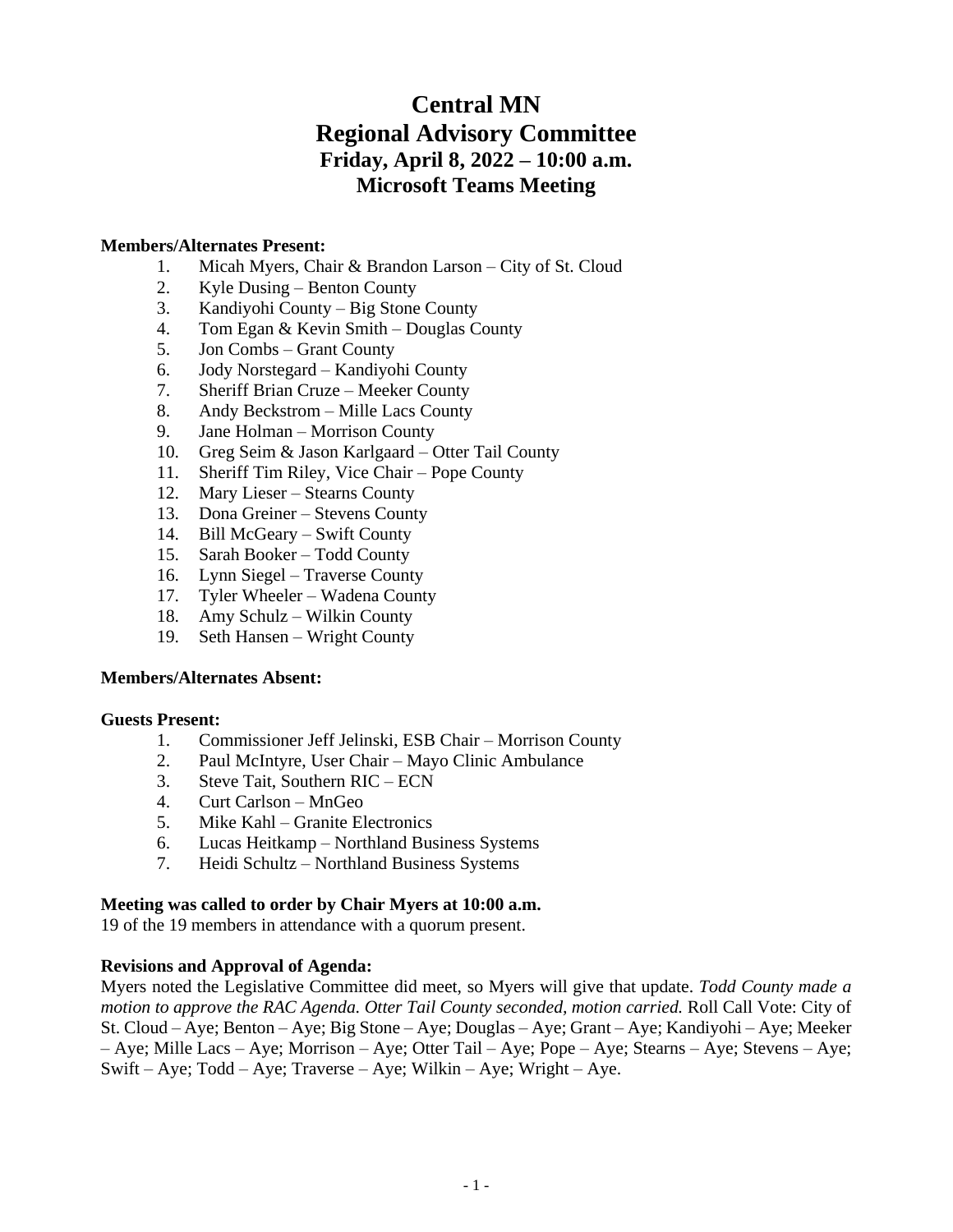## **Approval of Minutes:**

*Wright County made a motion to approve the RAC Committee minutes from March 11, 2022. Pope County seconded, motion carried.* Roll Call Vote: City of St. Cloud – Aye; Benton – Aye; Big Stone – Aye; Douglas – Aye; Grant – Aye; Kandiyohi – Aye; Meeker – Aye; Mille Lacs – Aye; Morrison – Aye; Otter Tail – Aye; Pope – Aye; Stearns – Aye; Stevens – Aye; Swift – Aye; Todd – Aye; Traverse – Aye; Wilkin  $-$  Aye; Wright – Aye.

## **Communications**:

1. MN Public Safety Communications Conference – April  $25-27<sup>th</sup>$ 

Myers reported they said the hotel block was to the  $1<sup>st</sup>$ , but there are ways to work with them to get signed up. Shari added if anyone does submit a dinner receipt to make sure about two things: (1) You have itemized menu items on it, not just your final receipt with the payment for the credit card; and (2) People submit all their receipts to their agency to get reimbursement from their agency, because we are going to be reimbursing agencies not individuals. Shari had a question about the coupon codes. Each agency has two free coupon codes and if they have anymore than two people to send they will need to pay for those people for their conference fees? Tait replied on the coupon codes you can share those between members of the region. For example, if one member wanted to send four people and another member wanted to send nobody you could borrow those codes from your neighbor. Tait thinks based on the numbers we are seeing no member of your region should be paying the \$125. We should have more than enough coupon codes to go around to offset that cost. Shari asked if counties did go ahead and pay for extra personnel how do they go about removing that? Tait replied they can just reach out to Tait directly and he will put them in touch with our conference vendor and we will get all that squared away and the refund issued. Tait stated you should have 38 coupon codes available for your region. As long as you do not go over 38 total registrants you should be able to get all those comped. Shari requested a registration list from Tait for our region. Myers asked what day of the conference will they be doing the awards? Tait replied that will be on Wednesday.

#### 2. PSAP Recruitment and Retention Tools

Myers reported ECN is looking at doing a recruitment video production and outreach. We discussed it at the Board meeting here recently. Looking at seeking input from all the membership as to if they would like to be included or thoughts on how that should go. One of the things we brought up at the board level was looking at identifying the target audience. Once you create this video how are they going to get this out to the people? Myers wanted to get the folks in the region thinking about it if they do come up with a workgroup that decides to put together the content for that. Looking at volunteers from the region that would be willing to work on that and help develop the content and then looking at how do we deliver this video. You will see the email in your packet from Director Wahlberg talking about what they are looking at doing and the ask of the region.

# **Reports:**

# SRB/ARMER Update; MnDPS/MnDOT:

- 1. MnDOT (Dave Klema) No report.
- 2. SECB: (Micah Myers)

Met last week. No action items. We did have some good discussion on some items that came from the Finance Committee. We did a follow-up on the Operation Safety Net. Gave reports from all the committee chairs that were impacted by that. We had a good discussion on filling vacancies on the SECB and reaching out to the entities that are not currently represented on the SECB. Also had some discussion on filling vacancies on the SECB Committees. Report on the CISA Shields Up. We also reached out and this is one that is going to impact us in the region as it comes through. It is going to become part of a process we are bringing back from the SECB. Similar to the Executive Committee that will meet the week prior to the SECB meeting reviewing the agenda and also talking about this topic we had on there and that was commission a study to detail the cost to run ARMER, 9-1-1, and the other programs that fall under ECN's purview.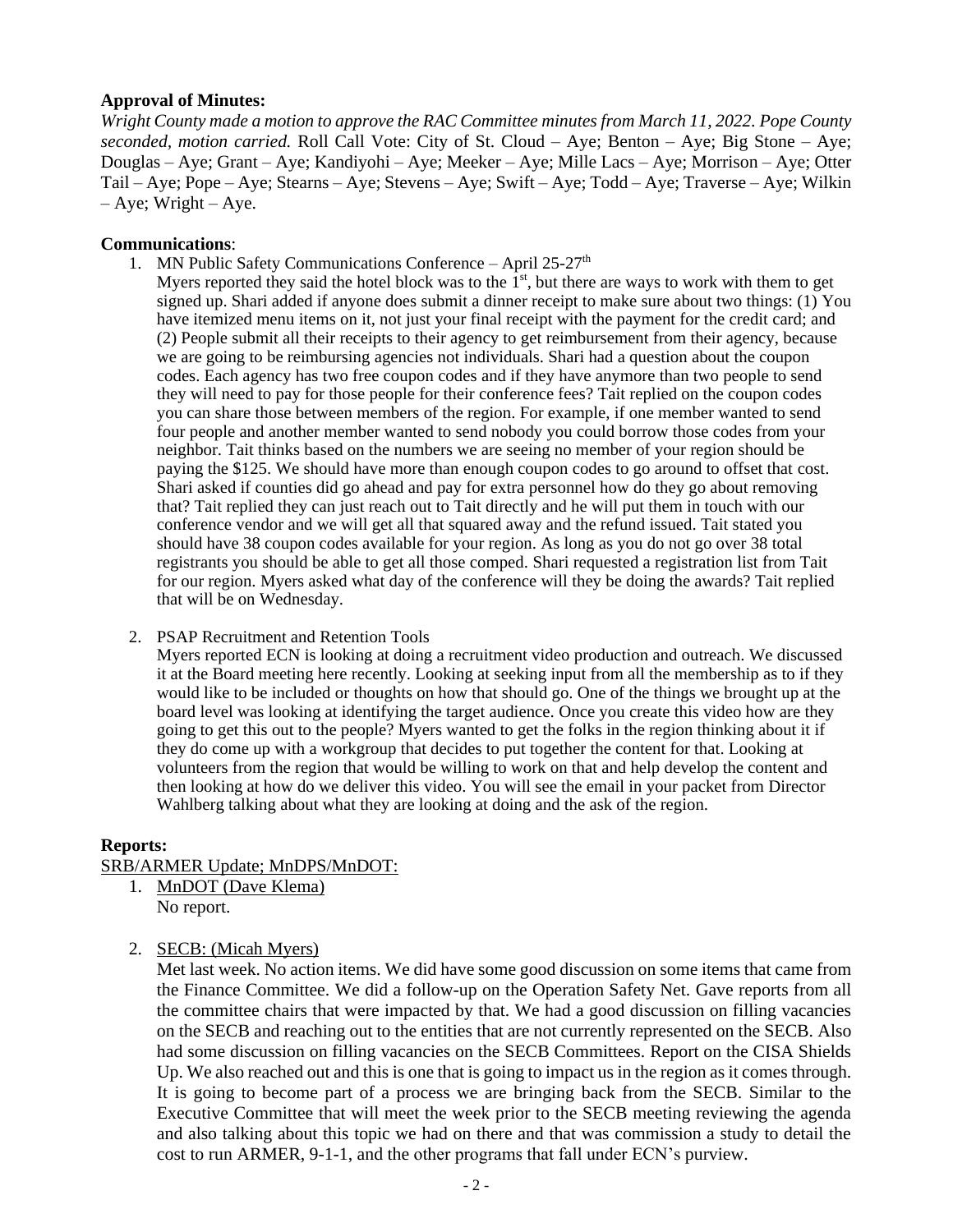## **Reports: (Continued)**

#### SRB/ARMER Update; MnDPS/MnDOT: (Continued)

1. SECB: (Micah Myers) (Continued)

There was a lot of good discussion on it. What we are looking for is defining the scope that is going to impact our PSAP folks, ARMER folks. In the PSAP, what we are looking for is what does it cost to keep the lights on. What does it cost to run your PSAPs? One of the challenges we are facing right now and it is part of the legislation that is going through on there for replacement radios. It is really hard to go ask the legislators for money when we really do not know what it costs to run and do this. That is what we are trying to figure out as we look at our SCIP goals going forward we have to know what our exposure is. We are going to define that and it is not going to happen overnight. We are looking for input not only at the SECB Committee levels, but from the region. One of the things we have to start looking at and preparing is what kind of questions should be included, or what should we be including in the scope was we look to have someone come in and put together a report as to what does it cost to run 9-1-1. Not only from the state backbone, but from the PSAPs. The same token with ARMER. What does it cost to run ARMER from the backbone, the cost of the individual agencies, such as what we have already started doing is looking at the subscriber replacements and subscriber costs, etc. Then it gives us a clear picture going forward. The other one was the bill that Myers referred to is the HF2821 and SF2670. The numbers that are being included have been being reduced. Myers seen as of yesterday morning, Commissioner Klages had reached out and was saying to continue to call to continue to provide the support. We are not done we need to continue supporting it.

## 2. Finance Committee: (Micah Myers)

Will meet next Thursday. Item we are bringing back is further defining what we anticipate being in the scope of a funding study. We also have a regional governance item that is being brought back by our Grants Workgroup which operates underneath the Finance Committee.

# 3. Legislative Committee: (Micah Myers)

Met yesterday. One of the big items we had from the Legislative Committee was HF3956 and 3785. Those are bills that are going through for the 403 statute the first 15 chapters the technical. We are running up against some opposition. That bill did not make it into the Omnibus bill, so it is dying on the vine. We do not believe there will be any action taken in this current session. The discussion we had at the Legislative Committee was looking at how do we keep it on the radar so it does not get lost, because it does need to happen. Some of the challenges we are having in there was with the VOIP providers. A handful of them got their lobbyist and they were able to stop the progress of this. ECN staff in part of the discussion we had yesterday is looking at meeting with the providers to figure out what their issue is with it, so we can get that corrected. If we continue to be at an impasse is looking at what steps do we do from the SECB down to the regional down to the individuals. Reaching out to our elected officials is probably going to be what ends up happening to keep this thing moving forward. There was a report on the regional governance. At our last meeting, we got something that has been now sent to the Governor's liaison to put the wordsmithing as to what would go in the bill. Once that is completed then that will be brought back to the Legislative Committee and then forwarded back to each regional board for any changes or questions they would have on that and then ultimately to the board for adoption to move forward. There was a report given on the Mental Health Crisis Legislation. Mark Lallak gave a report on where we are at with HF3974, that is the Telecommunicators certification process it is moving forward. Then there was also an update on HF2821 and 2670 which we just talked about the reduction of funding in it, but it still needs focus on reaching out to elected bodies to keep that moving. The number is down significantly from what the original ask was, but anything we can get still is valuable. We also went over the SCIP goals and gave a progress on that. Then we had another on filling vacancies and gave updates as to some of the things we are looking to help achieve filling those vacancies.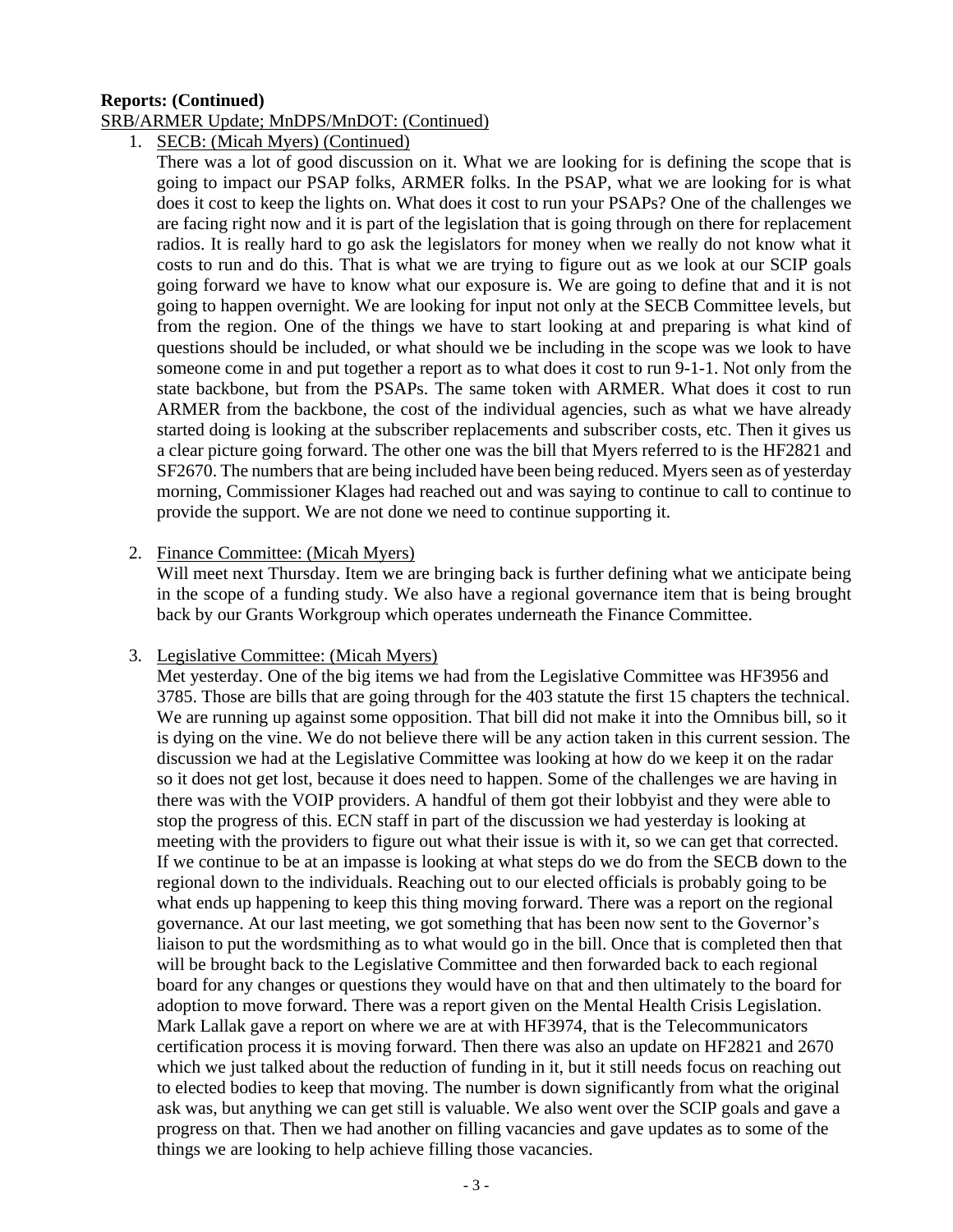# **Reports: (Continued)**

## SRB/ARMER Update; MnDPS/MnDOT: (Continued)

4. Interoperability Committee: (Micah Myers)

Met on March 15<sup>th</sup>. Action items were several COMT/COMLs that were approved. One of those had impact in the region, Bonnema's COML was approved. We went over our SCIP goals. And once again had the discussion on filling vacancies. Discussion on the Operation Safety Net. New business we dealt with the COMU terms and the MNFOG division which are being worked on.

- 5. Land Mobile Radio Committee: No meeting.
- 6. Steering Committee: No Meeting.
- 7. NG911 Committee (Sarah Booker)

Met on March 16<sup>th</sup>. We also got the report from CISA for the Shields Up. Discussion on the best way to be tracking our progress on the SCIP goals. Had discussion on the ongoing initiatives for the COOP planning, cybersecurity projects that are upcoming or in-progress. Received an update on the Mental Health workgroup activities, both the NG911 working group and the subgroup that is working with MDH. Several updates on the various legislative initiatives. We did go over the initiation of a couple of new workgroups for our committee including the operations and technical workgroups. Operations kicked off this week and technical will be kicking off next week. Those two workgroups will be looking at some very specific functions both on the operations side and the technical side as we come across things we want to assign and have them take a look at. We also had a discussion on the recruitment and retention. Director Wahlberg did present her suggestions for the video which is a request that came from MSA and their working group.

8. Wireless Broadband and Applications Committee (Brandon Larson)

Met last month. We had discussions regarding our SCIP goals including MNFOG update to include a Wireless Broadband chapter. Our workgroup met shortly after that meeting and received a presentation from FirstNet Authority regarding disaster response capabilities to help guide content for that chapter. That workgroup will meet at the end of this month to get a presentation from T-Mobile and then another presentation for that next meeting will be Verizon.

9. Interop – STR Workgroup (Brandon Larson)

Met this past Tuesday. Smith reported we discussed our workgroup charter for the guidance of the group and developed a task list for future use. There was discussion of the tower trailer preventative maintenance sheet that is in development. John Dooley let us know they are going to be adding PPE to each of the trailers around the state. Three helmets, three safety glasses, and five sets of gloves. And then our continuing on an update on the deployment manual as we found some gaps in it when we had our drill in Ripley last year.

10. RIC Report (Steve Tait) No update.

Regional Leadership Group – (Next Meeting July 25, 2022) Tait reported fingers crossed we should be in-person in St. Cloud on July 25<sup>th</sup>.

NG-911 Committee (Sarah Booker)

Did not meet in March. We will be meeting next Thursday.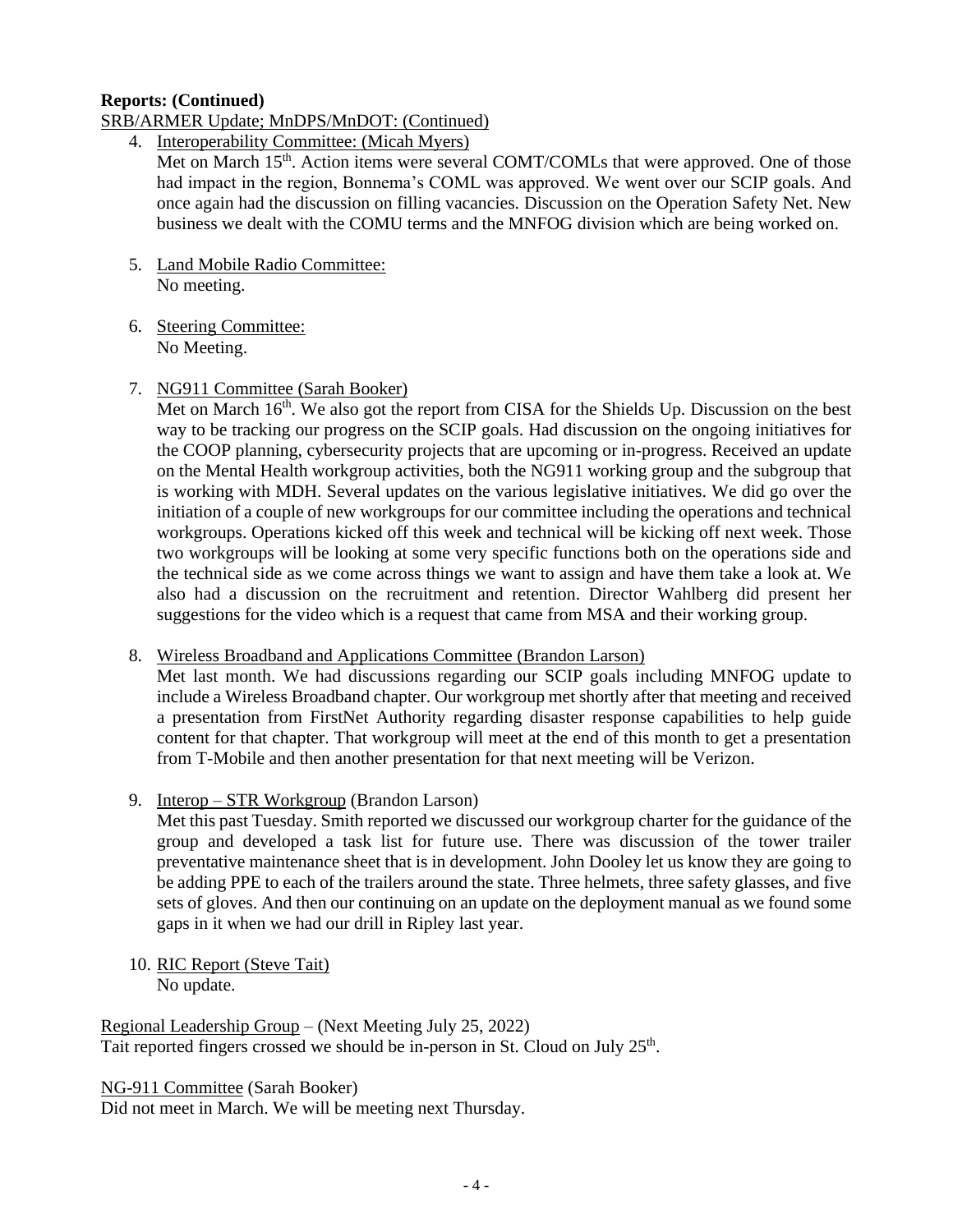# **Reports: (Continued)**

EMAC Committee: (Stephanie Johnson) No report.

## Owners & Operators Committee: (Brandon Larson)

Meeting next week. Larson reported O&O recently have seen a couple different participation plan amendments come forth. Meeker County brought forth an adjustment to backhaul from their PSAP center into the ARMER network that was approved. There was also a participation plan amendment for Otter Tail County for increasing radio IDs that was approved. And Stearns County for addition of MCC7500e consoles which was approved. We are getting the agenda put together for our upcoming meeting.

## User Committee: (Paul McIntyre)

The focus of the last couple Users meetings was taking a look at our training roadmap. Surveying the membership of what trainings they still feel are important. A survey was sent out to guide everybody's needs and what people were looking for. We presented at the board meeting a request to seek out additional grant funding, work with ECN to try and come up with some funding for some of these classes, or come back by the next Board meeting with a list of classes the region feels are still important and seek funds from the Board from the reserve funding.

#### EMS/Hospital Sub-Committee: (Paul McIntyre) No report.

## Executive Committee:

Met last week before the board. Myers reported we went over SCIP. Good discussion on the training roadmap. We took an action item to the Board. One of the other items we did was grant funding. We sent out a grant funding letter to the Director of HSEM. We were seeking the ability for our Board Chair to be able to send out a follow-up on that, because we have not heard anything back from that one as of yet. We had a discussion on the RapidDeploy Radius Mapping project. We also took action on the list serve looking at sunsetting that and making a recommendation to the Board which they did approve. The annual STR report Larson gave an update as to where we are at with the balance what we have used out of the STR reserve fund. We had a discussion on CASM training for the folks that did not get a chance to take a training. CASM was updated last Monday and they provided trainings all last week. Some of those will be made available if you were unable to attend. We will follow-up on that. That was the refresher training on the changes. We took an action item on our schedule because we had a schedule conflict with the SMG/Change Management. The Change Management workgroup handed the work they are doing back to the System Managers Group. We talked about the NG911 recruitment tool. Our next meeting is scheduled for May  $4<sup>th</sup>$  if we do not have any action items that one will be cancelled. Our next meeting after that will be the June  $8<sup>th</sup>$  budget meeting with the Board.

# **Emergency Services Board:** (Next meeting June 8, 2022)

Myers reported their next meeting will be their Preliminary budget meeting on June 8<sup>th</sup>. For the recommendation we would like to have information to provide for them to give us the authority as to which trainings we will be able to proceed with. We are trying to put together a budget for them. Whether it is going to come from reserves or we can seek additional funding. That will be presented to the board as well on their budget meeting on June 8<sup>th</sup>.

# **Updates from Partners on Current Projects:**

Wadena County announced they had joined the call. Shari noted we will have to reach out to Wilkin County this month, because we will have to get a progress report for the 1<sup>st</sup> quarter for the SECB Grant.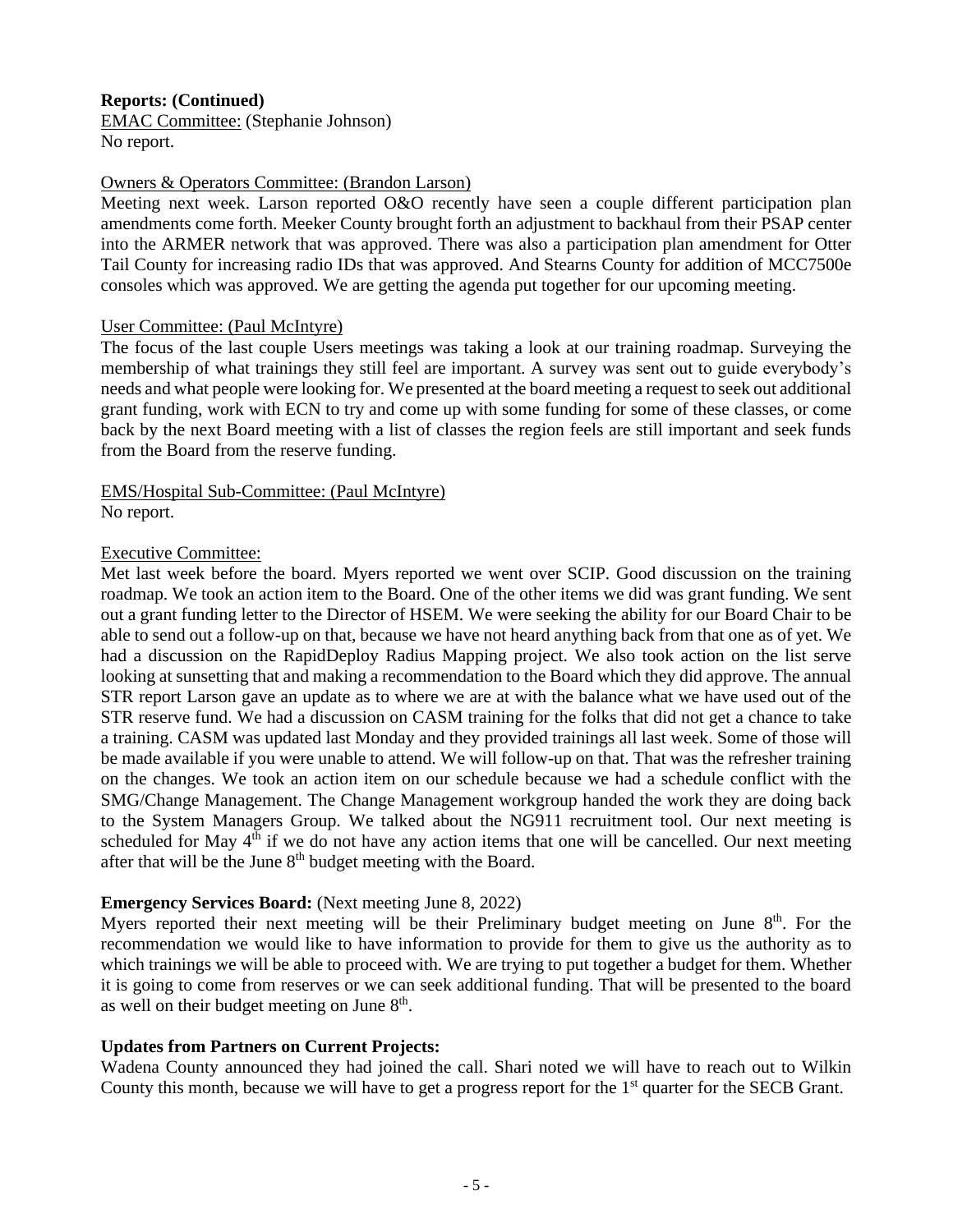#### **General Discussion and New Business:**

NG911 Grant

1. GIS – Progress Reporting

Shari reported in the packet is a report from the end of the  $4<sup>th</sup>$  quarter. We have a bunch of submittals that are just now trickling in for the GIS. We have some vendor invoices, but we are still missing quite a few. If you have them out there send them to Shari, so she can start recording them. You can always send the cancelled check later.

2. CPE – Progress Reporting

Myers reported Swift County was the last one. Booker reported at our last NG911 Committee meeting they had their tentative date of March, but they were dealing with some supply and delivery issues of equipment.

3. Rapid Deploy Project

Myers reported we had a discussion at the Executive Committee about that on the MOU we were seeking for years going forward. Myers asked Tait if he had received clarification on that as to how that was going to impact the Central with our request for the MOU. Tait did have an opportunity to talk with Stroud our 9-1-1 Program Manager. She reached out to Mn.IT and Tait did find a shorter version of an official state contract they have used for MOUs. Tait thinks we will be looking at adopting that for the next phase after the pilot project. Stroud had some reservations about trying to do an MOU for a pilot project, because the purpose of the pilot project is to determine what our path forward is. We will probably have to do two agreements. One for the pilot and one for something long-term if people want to keep using the Radius Plus solution. Tait will be working on that and putting that together and hopefully Tait will be able to give a report to the 911 Committee next week. Myers thinks there was a little bit of confusion. We understand on the pilot. It was once the pilot has been established and going forward what is the expectation is what we were seeking. Tait reported Stroud is absolutely on board with that. If it becomes a long-term solution we will definitely have to define those roles and responsibilities.

# Support for HF2821 and SF2670

Myers reported we were on a letter writing campaign. We are looking at more than just calling. Greiner reported what she heard yesterday is they are reducing the dollar amount. They are removing the additional equipment to the verbiage. They are only going to have portables and mobile radios in there. It is still important to call the senators. The only senator that Greiner has heard from is Torrey Westrum. And Jeff Backer and his assistant they are continuing to push this forward to get it on the floor.

# Training Roadmap

Myers reported this was presented to the ESB. Looking for approval to go forward and try and find funding for the items that are listed in here. We ended up putting out a survey. We had a good response. Looking at establishing priorities that if we are unable to get funding which of these trainings will we look to put on? Being mindful of the fact that it is really almost near impossible to put trainings on in the summer. We are anticipating the trainings whatever the board does approve will take place towards the tail end of summer starting in the fall into the winter season. One of the ones we did reach out is the NG911 mental health caller and caller management. Reached out to the 911 Institute and we received a follow-up from them yesterday. If there is any interest in that one you are looking at we have a class size of about 25-30. Our break even point on that is when we hit about 21 and at that point any additional ones otherwise we could do the individualized. We are looking to do a follow-up on that as well. There will be some discussion at the NG911 call next week on that. Any thoughts from the group as to anything in addition? Otherwise the items you see on the training roadmap are what we are seeking funding for.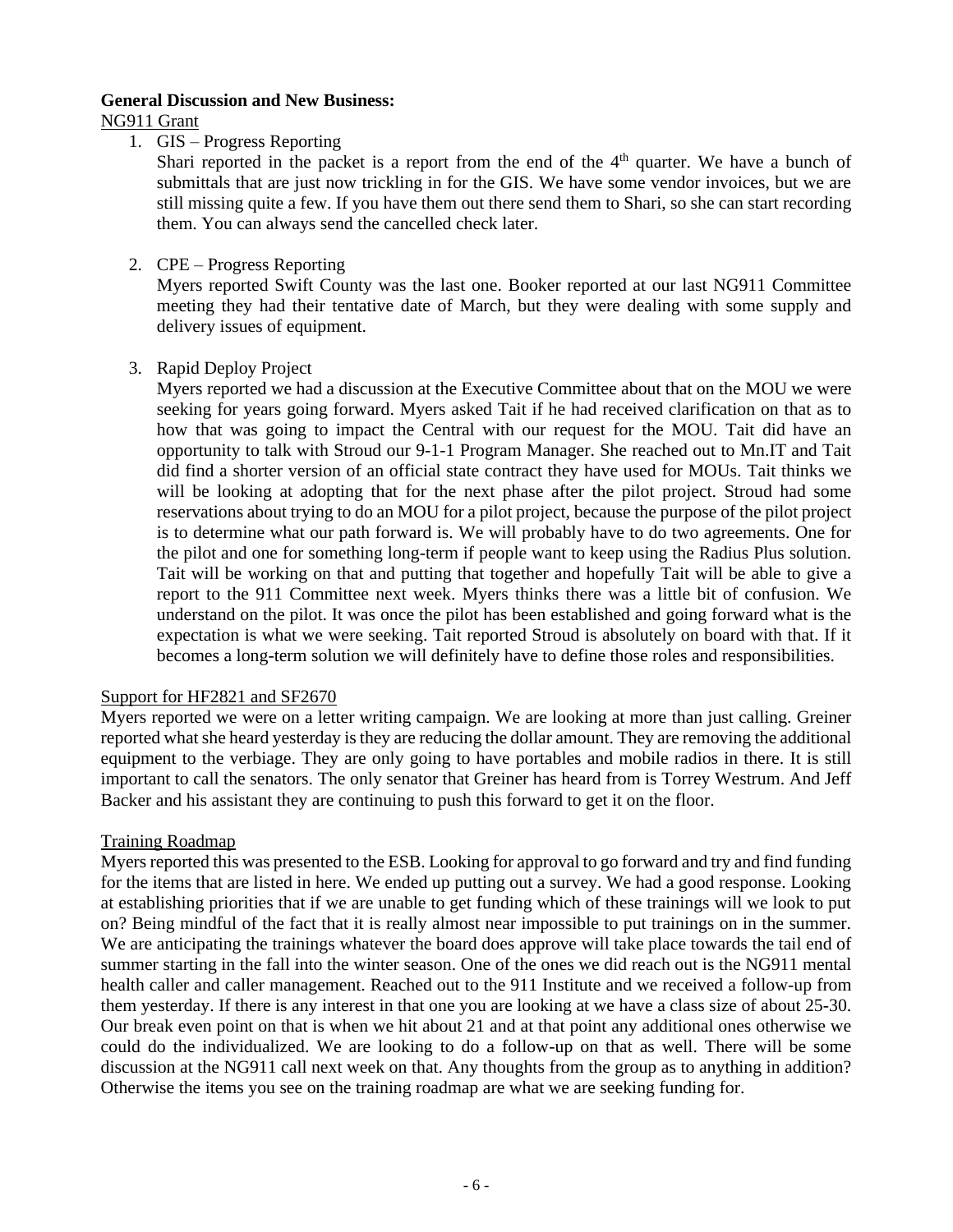# **General Discussion and New Business: (Continued)**

## CMN800MNz List serv – Ending May 2/16

Myers reported the Executive Committee we chose the date of the  $16<sup>th</sup>$ . We are also looking at what we took action on is going with the private lists. Coming up with a catch-all list. Larson had brought up some very good points in referencing some of the items that if it is. It is going to be more of a hybrid. It will be something that we can if it is not one of the defined lists that we would be able to do, so we are going to be moving on that. The support of the current list serve will be ending May  $16<sup>th</sup>$  is the date we were given to the county. So, we will be using the new process. You can see the link there in your agenda if you want to sign-up for the lists, not only will you be able to sign-up for the regional lists, but there are also state lists on there that you will find a link to as well. For managing those lists looking at having folks sign-up for them, so we are not having to track those. Shari asked did you say there were going to be public lists or private lists added for the committees? Myers replied it was going to be one private that we manage and the rest would be the public where people would sign-up. To try and manage those it is always the challenge that we talked about. As when people leave we are not getting a notifications on those. We want to have multiple lists. That is why we looked at the hybrid approach. We would have the one that we would manage and then the other ones are going to be for the folks to sign-up. That is why the sign-up notification if you want to get information it is up to the individuals to go and sign-up for the list they want to subscribe to. Shari was just wondering if she had to make public lists for each committee and people are going to be looking for those. Myers replied yes it will be public lists.

**Other** 

None.

## **Old Business:**

Attendance Standard View online.

#### SECB Committee Appointments

Myers replied you will see a few groups we do not have alternates on, but for the most part all of our primary spots are taken care of.

# Regional SCIP Plan (Micah Myers)

• Myers wants to focus on this item one stable and reliable funding. As Myers gave in the report from the SECB and looking at the detailed study, one of the things we talked about at a state level is coming up with a capital improvements plan. Part of that challenge is going to be knowing what our exposure is right now. What does it cost us? That is something we are going to have to do on a regional level, or as an individual level starting to think about. What does it cost to run your operations and looking at where you have shortcomings and then getting that rolled up into a plan. One of the things as we discussed here with the house files that are out there looking at sustainable and funding vehicles for us. We are going to have to continue. It is not just a one and done it is going to be an ongoing thing. It is one of the things we are bringing forth on the Finance Committee up to the Board and that is the regional governance support. We are looking at making some changes there in the appropriation language to get that. Then there is going to be another item we will be bringing back. We don't know what we don't know and that is the funding. That is going to come back to the groups and the regions as well. Looking at what it is we will support, because as it stands right now we have an appropriations amount that is in there that goes into a competitive grant process and looking at a process that is not competitive, so we can allocate. We need to make sure our needs are being met, if not, then we need to look at it, because that has not been touched for some time so as looking at that stable funding stream. It is not on the list, but it is something we have to look at user fees if we continue to see reduction in our funding.